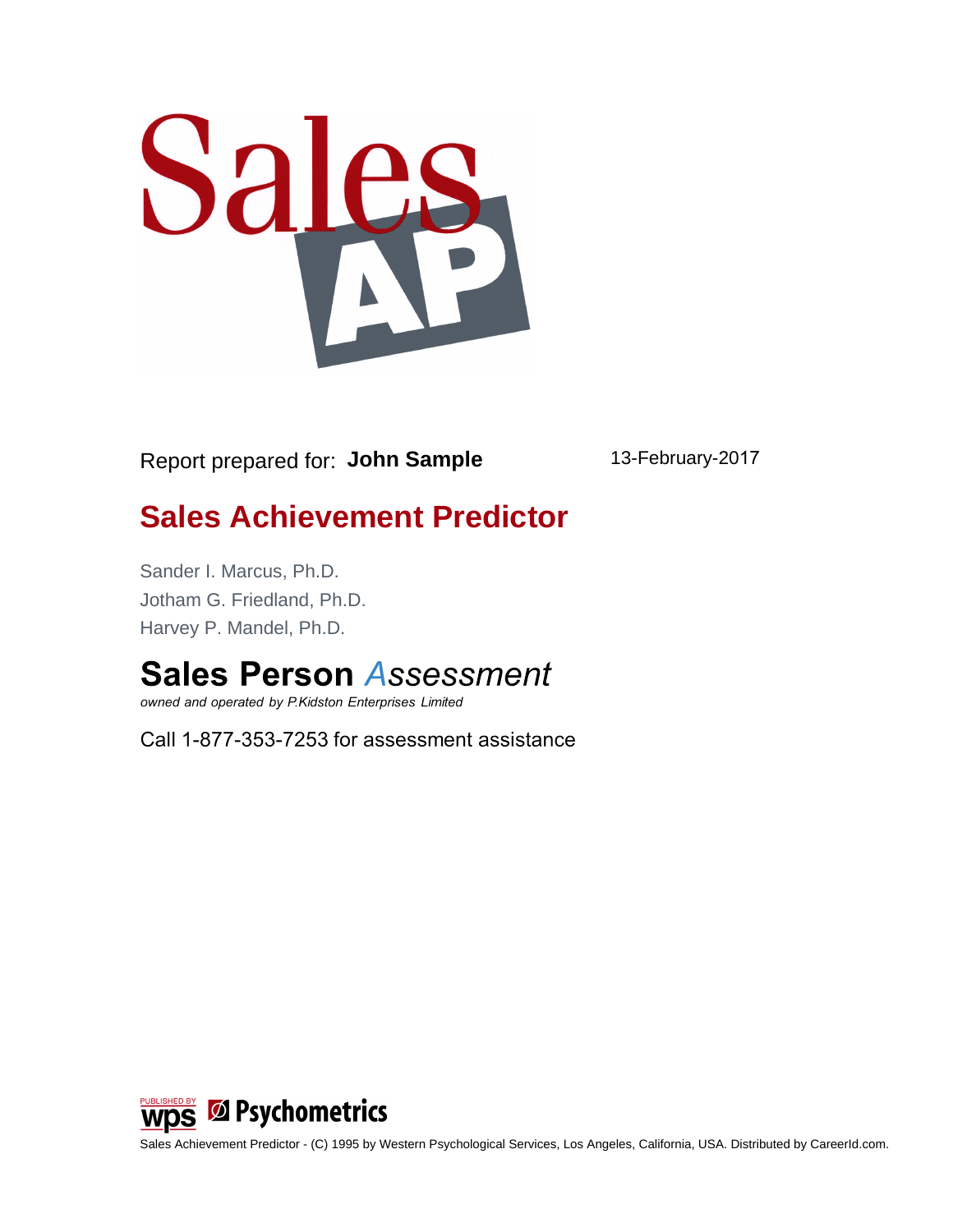#### **BASICALLY RECOMMENDED FOR SALES, BUT WITH IMPORTANT AREAS THAT COULD BE**

**IMPROVED.** This person's basic sales strengths include a strong sales disposition, the ability to make cold calls, persistence in completing tasks, and competitiveness. He or she may, however, have difficulty closing sales. More detailed information is provided in the body of this report.



Validity: The Sales AP scores have been adjusted for either an unusually positive or unusually negative style of self-presentation (see the body of this report for more detailed information). Though the report is based on the adjusted scores, it should still be read with this person's response style in mind.



Users of this report should be familiar with the material presented in the SalesAP Manual. No personnel or other decision should be made based on this report alone without confirming information from independent sources.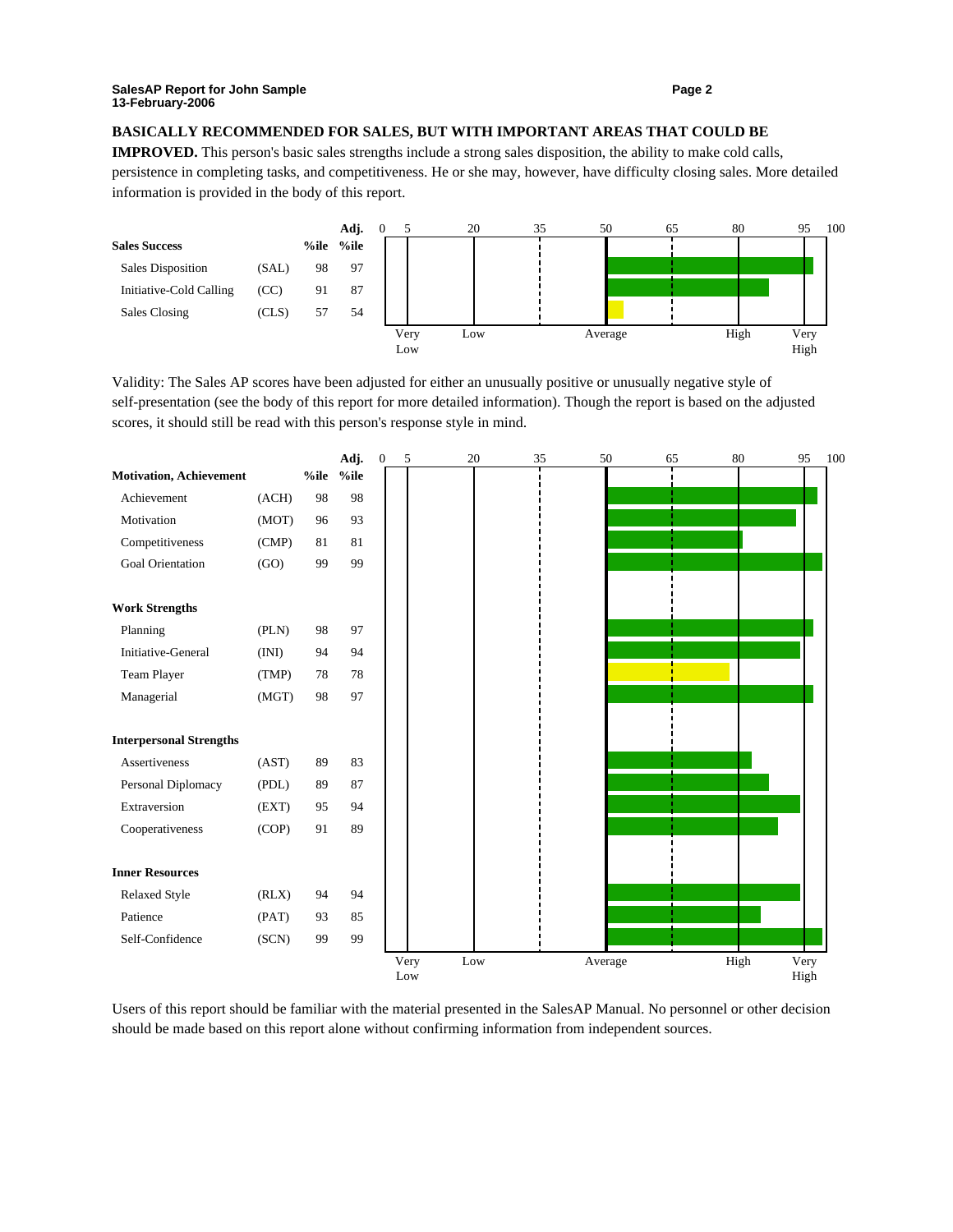## **Validity and Response Style**

The Validity and Response Style scales represent the individual's level of attention to the meaning of SalesAP statements (Inconsistent Responding) and tendency toward positive (Self-Enhancing) or negative (Self-Critical) self-presentation.

The Inconsistent Responding (INC) score of 1 indicates that this person paid appropriate attention to the meaning of SalesAP statements when giving responses, and is not likely to have responded carelessly or in a completely random fashion.

This person obtained a Self-Enhancing score (ENH) at the 87th percentile. This style of self-presentation is somewhat more positive than that of most people. This is often a characteristic of job applicants or others trying to make a good impression in business, social, or other situations, or it may reflect an individual who is confident about identity, work habits, or capabilities. Others are likely to describe this person's self-regard as highly positive.

In addition, the Self-Critical (CRT) at the 12nd percentile suggests that this individual may be less likely than most to make statements that are highly self-critical or reflect weaknesses.

The two scores in combination are characteristic of people who may not openly criticize themselves or may actually perceive few weaknesses in themselves.

These scores and the Self-Confidence score at the 99th percentile suggest a person who will confidently give the best possible self-presentation and leave others with a favorable impression.

## **Sales Related Characteristics**

## **Sales Disposition**

The Sales Disposition score (SAL) indicates the degree to which an individual's SalesAP results are similar to those observed for people who are successful in sales careers.

This SAL score at the 97th percentile suggests that this individual's SalesAP responses are very similar to those of strong sales performers.

The obtained Relaxed Style score at the 94th percentile suggests that this person is likely to be especially effective in handling stress in sales situations.

The Self-Confidence score in the 99th percentile is typical of a person who will project self-confidence in a sales situation.

In addition, the Achievement score ( 98th percentile), Motivation score ( 93rd percentile), Planning score ( 97th percentile), and Initiative-General score ( 94th percentile) are similar to those obtained by entrepreneurs and those who own businesses.

### **Cold Calling**

The Initiative-Cold Calling (CC) score summarizes an individual's responses to statements from the Initiative-General scale that reflect characteristics necessary for success in cold calling activities. The obtained CC score at the 87th percentile for this person suggests that he or she has the characteristics required to be consistently effective in making cold calls.

With a Self-Confidence score at the 99th percentile, this person is likely to feel self-confident and self-assured when making cold calls.

### **Sales Closing**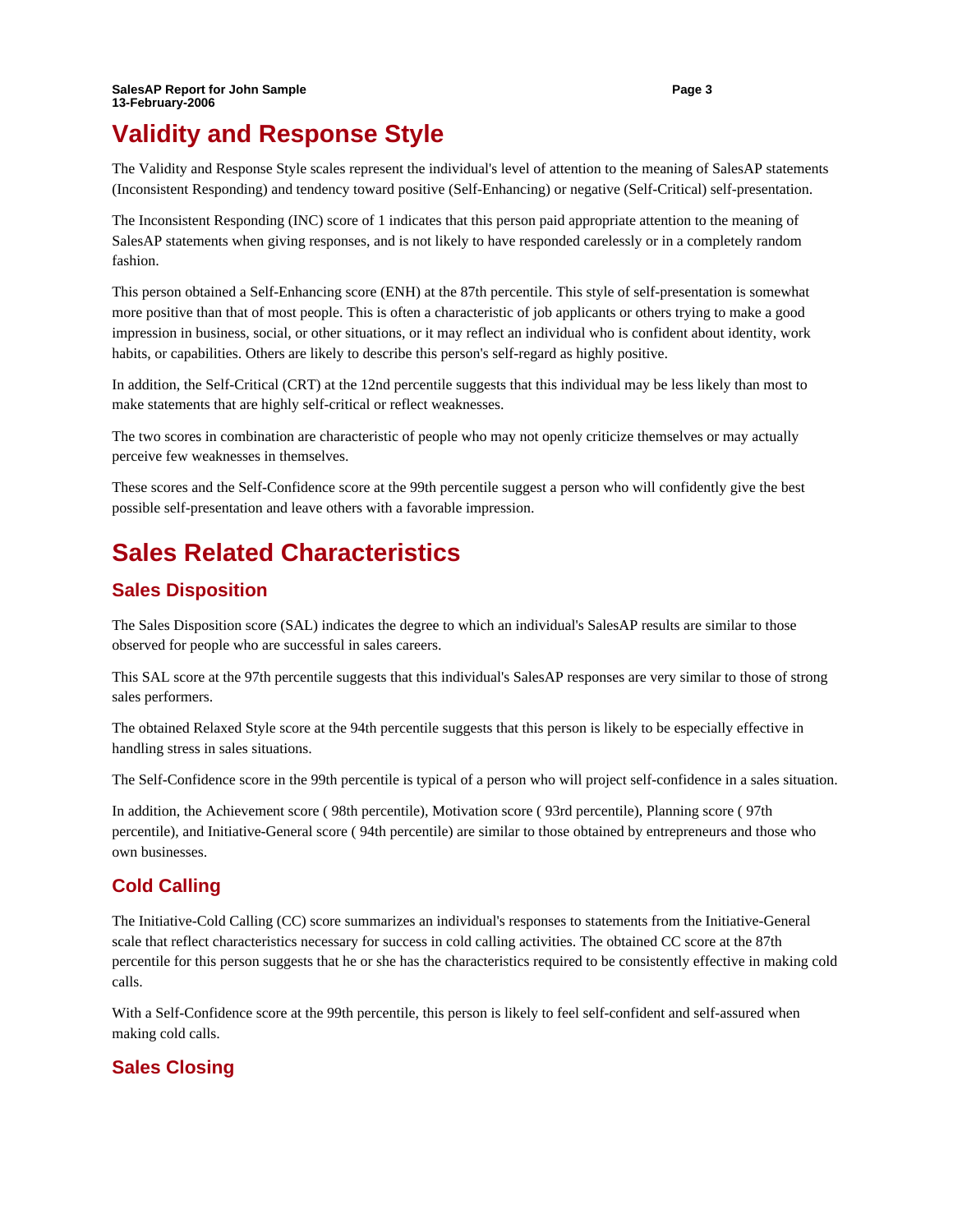#### **SalesAP Report for John Sample Page 4 13-February-2006**

The Sales Closing (CLS) score indicates the degree to which an individual's SalesAP results are similar to those observed for people who are successful in closing sales. The CLS score at the 54th percentile for this person suggests that he or she may have difficulty closing sales in certain situations or for some types of sales.

### **Customer Service/Inside Sales**

Individuals with this profile will be more diplomatic than most people, which can be a real asset in a customer service or inside sales role.

He or she is likely to be more patient than most people, which can be of great value in such settings.

He or she is likely to be relaxed in most customer service and inside sales situations.

Additional consideration of the Sales Success characteristics reflected by this person's SalesAP responses is provided in the following detailed interpretation of the general SalesAP scale scores.

## **Motivation and Achievement Characteristics**

The Motivation and Achievement scales describe a person's orientation toward achievement and inner drive to achieve.

The Achievement (ACH) scale score reflects an individual's ability to follow through and complete tasks and to achieve specific goals. It is also related to the amount of interest that a person has in intellectual or conceptual work. The ACH score at the 98th percentile for this person indicates he or she consistently achieves and follows through at a high level. This person probably has a high level of energy available for intellectual reasoning or conceptual work.

His or her strong ability to follow through and complete tasks is likely to be seen in all areas, including sales.

This person is likely to achieve at a high level in academic activities.

An exceptional ability to perform and follow through is likely to be apparent at work or in this individual's career history.

The Motivation (MOT) scale score is intended to represent a person's inner drive, commitment to achieve, and the strength of inner emotions, needs, and values. This MOT score at the 93rd percentile indicates a person whose motivation or inner drive is relatively strong.

His or her level of motivation is likely to be seen in sales as well as in other areas.

The Competitiveness (CMP) score is closely related to all aspects of sales performance. It reflects the need to win, to perform better than others, or to surpass standards of achievement or performance. This individual's CMP score at the 81st percentile suggests that he or she values competition.

This individual is likely to be motivated by competitiveness in most sales situations.

The Goal Orientation (GO) scale describes the extent to which an individual sees himself or herself as having clear goals and objectives. This person's GO score at the 99th percentile indicates that he or she consistently has clear goals and objectives. This individual is likely to focus attention on goals and objectives in all areas, including sales, to a greater degree than do most people.

## **Work Strengths**

The Work Strengths scales describe actual work habits and attitudes towards working alone and with others.

The Planning (PLN) scale score reflects a person's tendency to use time-management, scheduling, and organizing and planning strategies to achieve goals. The PLN score at the 97th percentile suggests that this individual is likely to use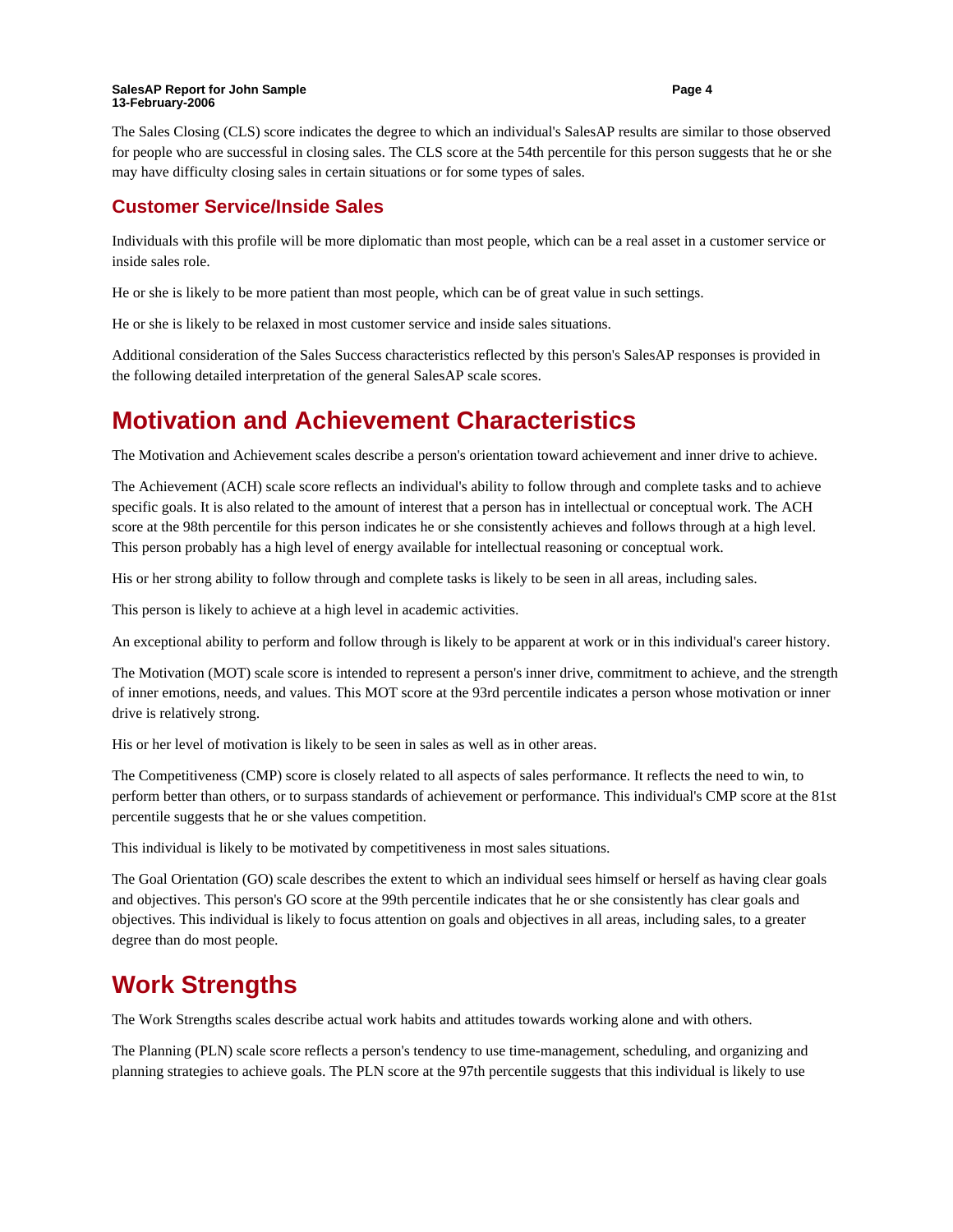#### **SalesAP Report for John Sample Page 5 13-February-2006**

efficient and effective skills such as time management, planning, and perseverance and to give consistent attention to details, plans, and strategies for achievement.

He or she is likely to focus on organization and planning in sales as well as other areas.

The Initiative-General (INI) scale indicates a person's level of comfort in taking independent action. The INI score at the 94th percentile suggests that this individual is likely to display a high level of initiative and is willing to be a self-starter in sales as well as other areas.

The Team Player (TMP) scale score relates to a person's level of comfort in working together as part of a team or interdependent work group. This TMP score at the 78th percentile suggests this person is likely to be equally comfortable in an independent sales role or working as part of a sales team or work group.

The Managerial (MGT) score represents the degree to which a person's work strengths combine with possessive achievement, motivation, interpersonal strengths, and inner resources in a pattern similar to that of individuals in managerial and supervisory roles. This individual's MGT score at the 97th percentile suggests that his or her general characteristics are highly similar to those for individuals in sales management or supervisory roles. This person is likely to be very good at delegating authority and consistently inspiring and motivating others. He or she is likely to be seen as having excellent overall management potential.

## **Interpersonal Strengths**

The Interpersonal Strengths scales describe ways in which a person is likely to engage in interactions with others in the work environment.

The Assertiveness (AST) scale score provides a gauge of an individual's directness in expressing himself or herself and in dealing with others. This person's AST score at the 83rd percentile indicates an individual who is likely to be consistently more assertive than most other people.

The Personal Diplomacy (PDL) scale score reflects a person's tendency to use tact and diplomacy in dealing with others and to display sensitivity to the feelings and ideas of others. For this person, the PDL score at the 87th percentile suggests that he or she is generally very diplomatic, tactful, and highly aware of the reactions of others.

The Extroversion (EXT) scale score indicates the degree to which a person sees himself or herself as socially outgoing. For this individual, the EXT score at the 94th percentile indicates a person who is likely to see himself or herself as extroverted.

He or she is likely to be seen as highly extroverted and outgoing in business, sales, or social situations.

The Cooperativeness (COP) score indicates a person's level of comfort in working closely with others and in taking the lead from others. A low COP score does not necessarily indicate uncooperativeness, but may indicate independence or aggressiveness in dealing with others. This may be an asset in some sales situations. This COP score at the 89th percentile suggests that this person is likely to display a high level of cooperativeness that could interfere with an aggressive sales approach, but may be effective where a soft sell, easygoing sales style or consultative relationship is appropriate.

His or her high level of cooperativeness and group orientation is not typical of strong sales performers in settings that call for an aggressive sales style.

## **Inner Resources**

The Inner Resources scales describe the kind of work-related inner resources that a person brings to the work environment.

The Relaxed Style (RLX) scale score describes the ability to remain free of tension and unworried in the face of stress.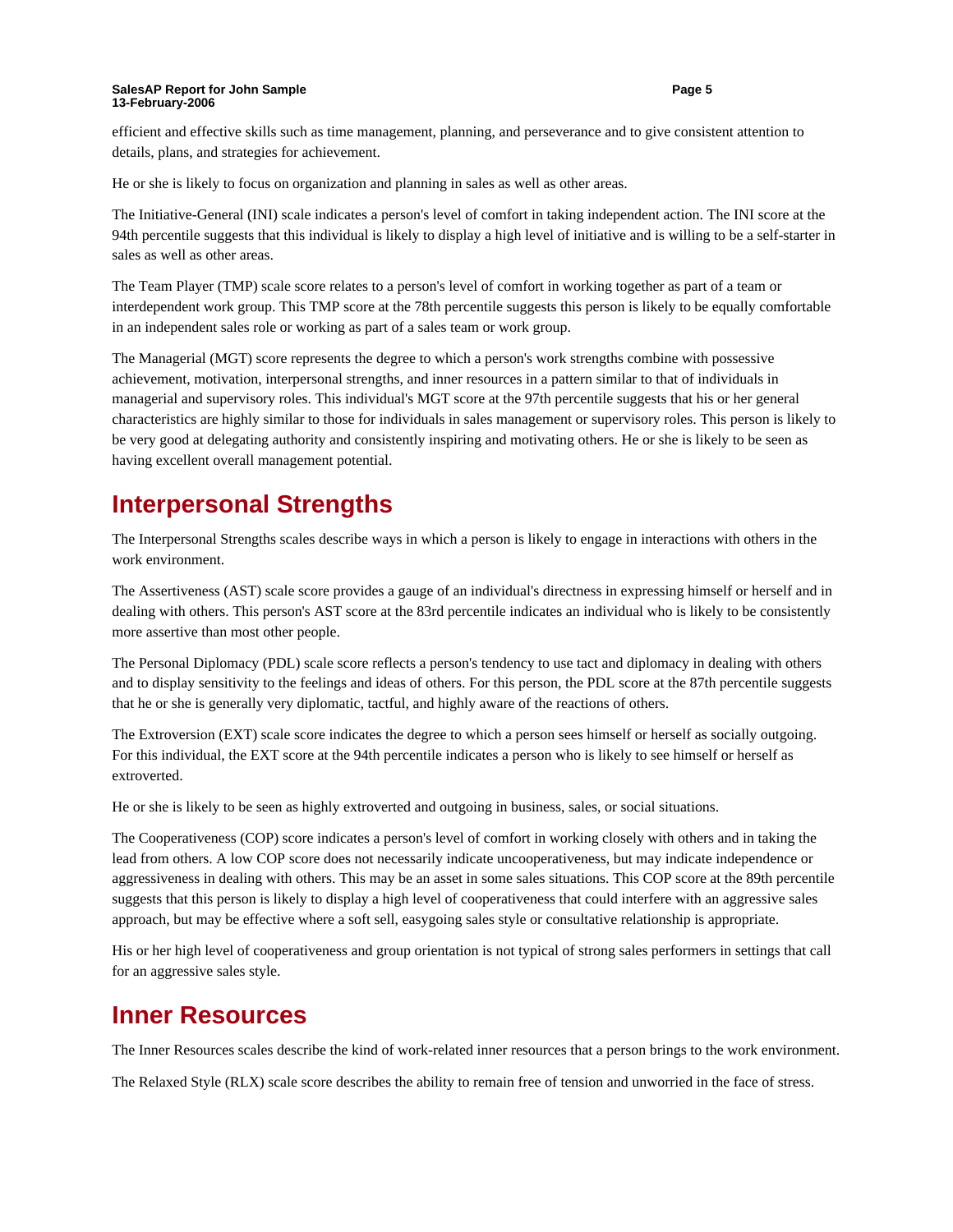#### **SalesAP Report for John Sample Page 6 13-February-2006**

This RLX score at the 94th percentile describes a person who is generally relaxed.

The Patience (PAT) scale indicates a person's ability to effectively cope with frustration encountered in completing tasks or in conflict-laden situations. This individual's PAT score at the 85th percentile suggests that he or she is more patient than most. This strength will help him or her to pursue difficult or time-consuming sales opportunities.

The Self-Confidence (SCN) score is an indicator of the level of confidence and self-assurance an individual brings to his or her work. The SCN score at the 99th percentile suggests this person is, in general, self-confident and self-assured.

## **Additional Profile Characteristics**

In addition to the interpretation of single scores on the SalesAP scales, some specific combinations of Sales Success Characteristics, Motivation and Achievement Characteristics, Work Strengths, Interpersonal Strengths, and Inner Resources are associated with particular approaches to the work environment.

This profile is typical of a person who is, in general, goal oriented and will see tasks through to completion.

Often, individuals with this combination of scores are seen as relaxed and outgoing, and they reach out to relate to others in most business, academic, or social situations.

In general, this person is likely to take initiative and be a self-starter.

Generally, these scores characterize an individual who is likely to achieve, to plan well, and to work consistently in sales as well as other areas.

This individual appears to have a combination of strong goal orientation, motivation, planning focus, and follow-through that he or she is likely to apply in sales as well as other areas.

Careful consideration of this person's scores in combination will shed additional light on his or her particular work strengths.

## **Career Interest Areas**

Some clusters of SalesAP items are often observed to be associated with the traditional Realistic, Investigative, Artistic, Social, Entrepreneurial, and Conventional occupational interest areas. Below is an indication of how interested you are in each of these areas as well as a short explanation of occupational interests involved with each area.

**Realistic** *Moderate:* Activity-oriented occupational areas such as skilled trades, engineering, armed services, police, and firefighting, or similar technical and service occupations.

**Investigative** *Moderate:* Investigative or academic, scientific, and technical occupational areas such as medicine, education, computers, science, and similar areas.

**Artistic** *Moderate:* Artistic or aesthetic areas such as graphic arts, writing, advertising, music, fine arts, or similar areas having a strong aesthetic or craft component.

**Social** *High:* Social or educational and social service areas such as teaching, social work, social service direction and recreation, or counseling.

**Entrepreneurial** *Moderate:* Entrepreneurial or legal, political, and business endeavors such as marketing, management, or merchandising.

**Conventional** *High:* Conventional business areas such as accounting, banking, office work, and office management.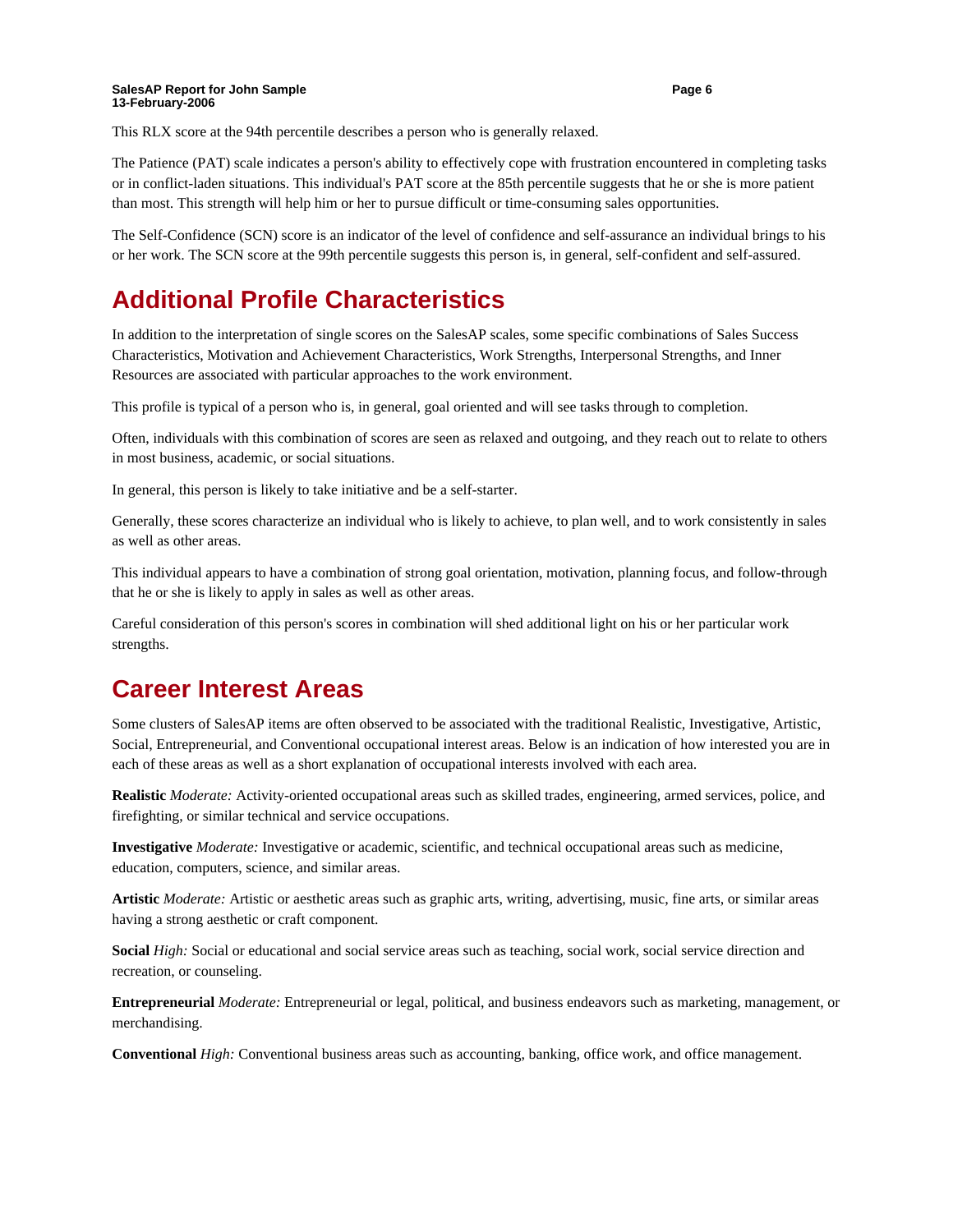## **Listing of recorded information**

Name: John Sample

Date tested: 13-February-2006

#### **ITEM RESPONSES**

The scores and the interpretation in the SalesAP Report are based on the responses listed here.

**001.** 2 | **002.** 4 | **003.** 1 | **004.** 4 | **005.** 1 | **006.** 1 | **007.** 4 | **008.** 2 | **009.** 2 | **010.** 4 | **011.** 2 | **012.** 1 | **013.** 3 | **014.** 2 | **015.** 2 | **016.** 2 | **017.** 1 | **018.** 4 | **019.** 2 | **020.** 2 | **021.** 2 | **022.** 1 | **023.** 5 | **024.** 4 | **025.** 5 | **026.** 3 | **027.** 1 | **028.** 1 | **029.** 2 | **030.** 3 | **031.** 2 | **032.** 5 | **033.** 2 | **034.** 5 | **035.** 1 | **036.** 2 | **037.** 3 | **038.** 4 | **039.** 1 | **040.** 4 | **041.** 5 | **042.** 4 | **043.** 2 | **044.** 2 | **045.** 2 | **046.** 2 | **047.** 4 | **048.** 4 | **049.** 1 | **050.** 4 | **051.** 2 | **052.** 1 | **053.** 3 | **054.** 2 | **055.** 4 | **056.** 1 | **057.** 4 | **058.** 2 | **059.** 4 | **060.** 5 | **061.** 1 | **062.** 4 | **063.** 1 | **064.** 4 | **065.** 2 | **066.** 4 | **067.** 2 | **068.** 1 | **069.** 3 | **070.** 1 | **071.** 1 | **072.** 1 | **073.** 1 | **074.** 1 | **075.** 4 | **076.** 4 | **077.** 4 | **078.** 4 | **079.** 2 | **080.** 4 | **081.** 1 | **082.** 1 | **083.** 2 | **084.** 2 | **085.** 4 | **086.** 2 | **087.** 2 | **088.** 3 | **089.** 1 | **090.** 5 | **091.** 5 | **092.** 2 | **093.** 1 | **094.** 2 | **095.** 1 | **096.** 4 | **097.** 5 | **098.** 2 | **099.** 3 | **100.** 2 | **101.** 4 | **102.** 1 | **103.** 2 | **104.** 2 | **105.** 2 | **106.** 3 | **107.** 1 | **108.** 2 | **109.** 3 | **110.** 4 | **111.** 4 | **112.** 4 | **113.** 4 | **114.** 4 | **115.** 4 | **116.** 5 | **117.** 4 | **118.** 1 | **119.** 3 | **120.** 2 | **121.** 5 | **122.** 2 | **123.** 1 | **124.** 1 | **125.** 1 | **126.** 1 | **127.** 1 | **128.** 4 | **129.** 1 | **130.** 1 | **131.** 2 | **132.** 1 | **133.** 2 | **134.** 2 | **135.** 1 | **136.** 3 | **137.** 2 | **138.** 1 | **139.** 1 | **140.** 1 |

#### **Response Key**

1 Always True

2 Mostly True

3 Sometimes True and Sometimes False

4 Mostly False

5 Always False

#### **End of the Report**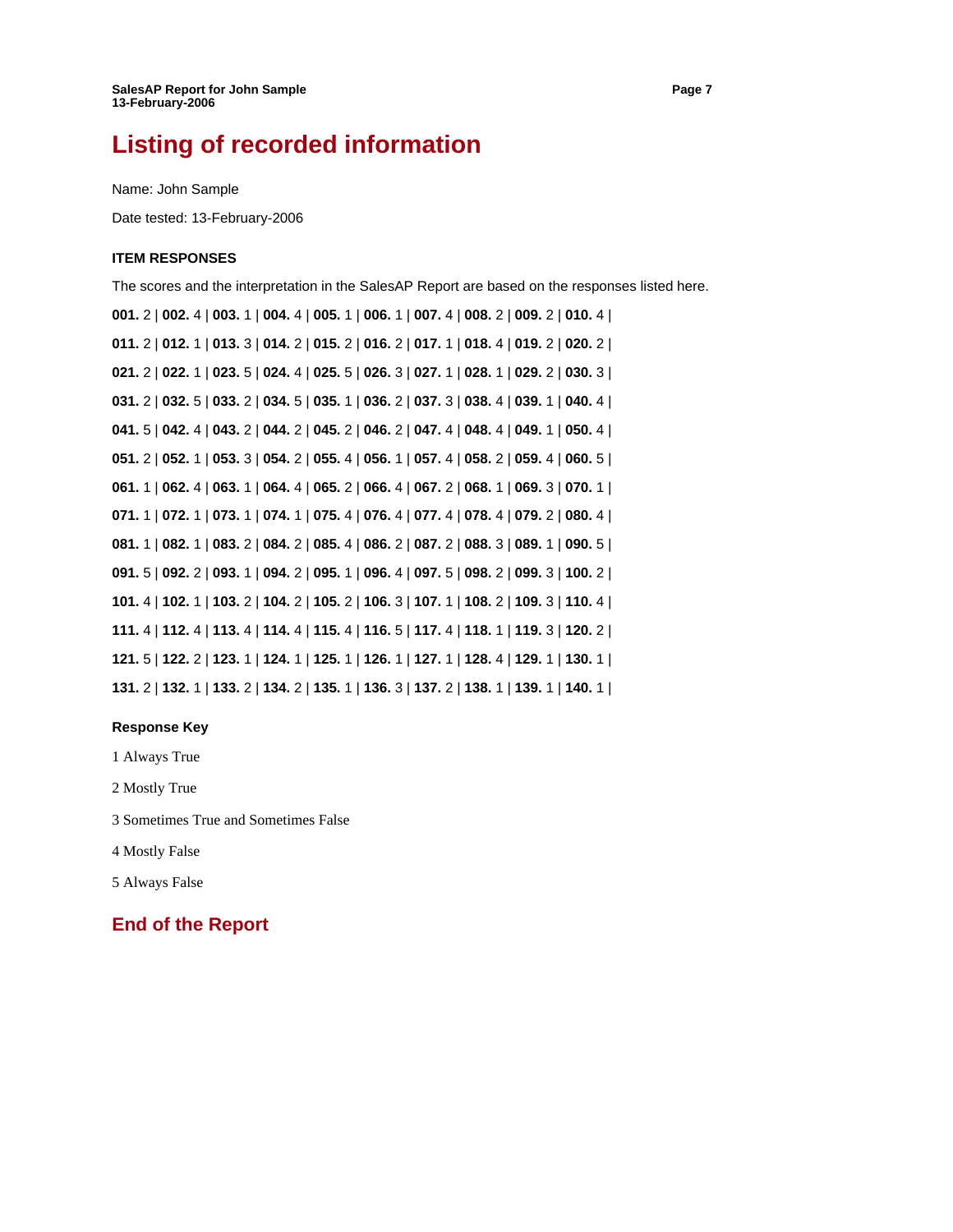## **Sales Achievement Recommendations**

These recommendations, based on the SalesAP test profile, are for the purpose of enhancing specified sales skills and attitudes. The recommendations can be used for self-improvement by salespersons either on their own, or together with their supervisors, sales managers, or colleagues.

## **Sales Disposition**

Your high level of interest in sales is similar to that of successful sales people. This is a strength that will help you perform well in meeting the challenges and demands of a productive sales career. When you encounter obstacles to your sales achievement, you can fuel your efforts by recalling the things that you like about sales and remembering that the enjoyment itself will be a prominent feature of your success.

There are no further sales-related recommendations for you in this area based on your SalesAP responses.

## **Initiative-Cold Calling**

You are likely to be successful at making cold calls. This is a key area for success in sales, and a very difficult one for most people. Therefore it is a strength that you should continue to cultivate. However, you may discover a tendency to escape into this activity when there are other things that need your attention. Stick to appropriate cold-calling goals and once you have met them be sure to move on to the other essential activities such as closing and securing sales.

There are no further sales-related recommendations for you in this area based on your SalesAP responses.

## **Sales Closing**

Closing sales is the thing that makes all of your other sales activities worthwhile. No matter how hard you work at every other aspect of sales, your efforts will be fruitless if you do not consistently close sales. You are likely to find your success in this area enhanced if you take advantage of guidance from successful sales people you admire who are expert closers. You are likely to find instruction from books and seminars useful as well, and should take advantage of every opportunity to practice and refine your sales closing skills.

You may find that you often wait too long before attempting to close a sale. You will find it helpful if you practice a number of different closing techniques so well that they are available instantly, and so that you can easily try again when one does not work. This will help to keep you from waiting until it is too late to make the sale.

You may feel uncomfortable about taking the risk of trying to ask for the sale or otherwise close the sale. You need not worry. Your openness to the needs of others and adroitness at maintaining pleasant relationships will naturally keep you from alienating others. Your best ally in a successful sales career will be practice and feedback about ways you can take a more aggressive or independent stand in sales closing situations.

There are no further sales-related recommendations for you in this area based on your SalesAP responses.

### **Motivation and Achievement**

Link your strong follow-through ability to bottom-line sales goals and objectives. Make sure that your ability to be persistent is not applied simply for the purpose of being active, but will directly serve your ultimate goal of making sales.

Use your high levels of inner motivation to become involved in sales activities that involve motivating and inspiring others. Link your inner enthusiasm, emotions, and motivational drive to realistic and bottom-line sales goals and objectives.

There are no further sales-related recommendations for you in this area based on your SalesAP responses.